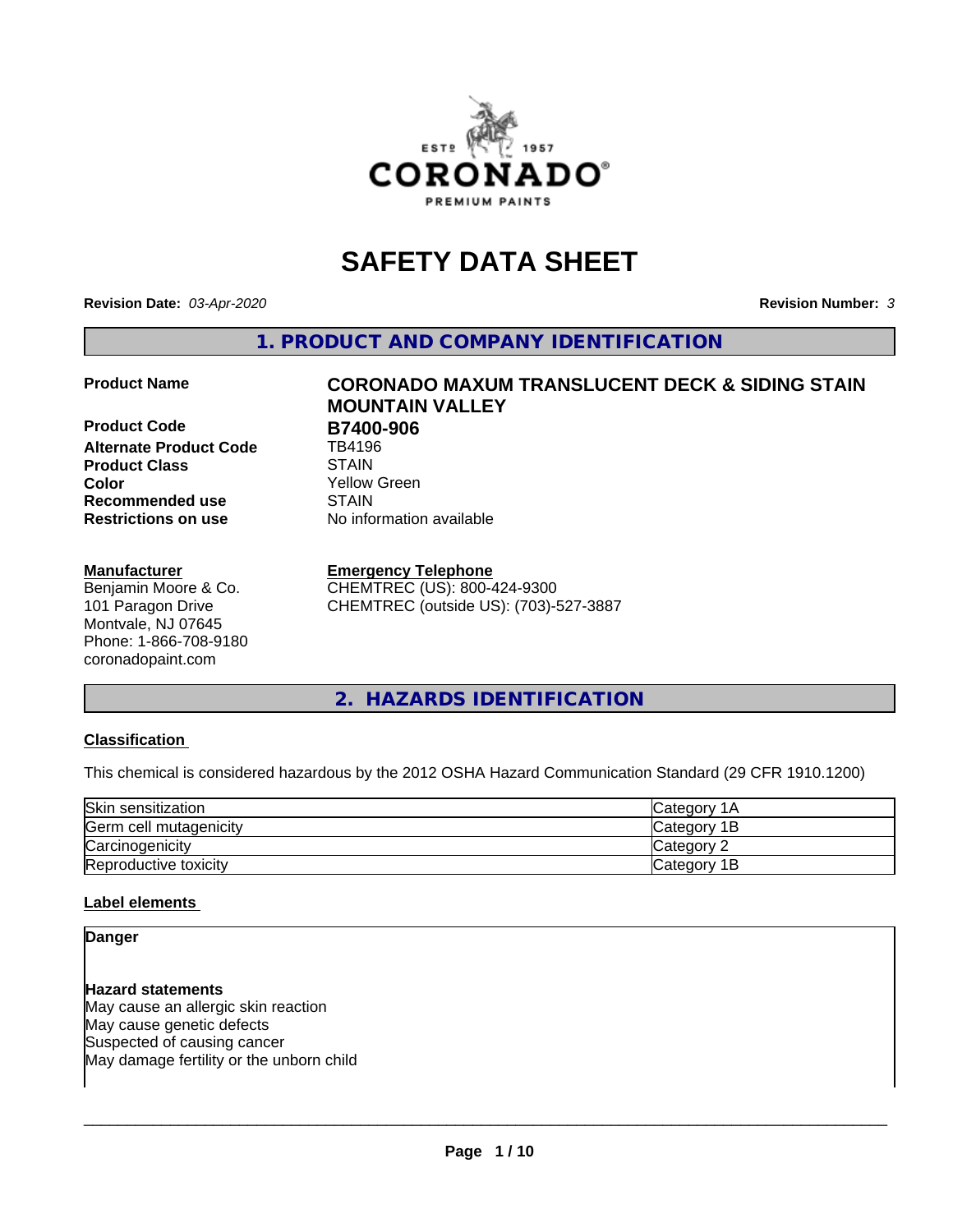

**Appearance** liquid

**Odor** little or no odor

#### **Precautionary Statements - Prevention**

Obtain special instructions before use Do not handle until all safety precautions have been read and understood Use personal protective equipment as required Avoid breathing dust/fume/gas/mist/vapors/spray Contaminated work clothing should not be allowed out of the workplace Wear protective gloves

# **Precautionary Statements - Response**

IF exposed or concerned: Get medical advice/attention **Skin** IF ON SKIN: Wash with plenty of soap and water If skin irritation or rash occurs: Get medical advice/attention Wash contaminated clothing before reuse

#### **Precautionary Statements - Storage**

Store locked up

#### **Precautionary Statements - Disposal**

Dispose of contents/container to an approved waste disposal plant

#### **Hazards not otherwise classified (HNOC)**

Not applicable

#### **Other information**

No information available

# **3. COMPOSITION INFORMATION ON COMPONENTS**

| <b>Chemical name</b>                               | <b>CAS No.</b> | Weight-%    |
|----------------------------------------------------|----------------|-------------|
| Propylene glycol                                   | $57 - 55 - 6$  | - 5         |
| 2-Amino-2-methly-1-propanol                        | 124-68-5       | $0.1 - 0.5$ |
| Poly(oxy-1,2-ethanediyl),                          | 104810-48-2    | $0.1 - 0.5$ |
| .alpha.-[3-[3-(2H-benzotriazol-2-yl)-5-(1,1-dimeth |                |             |
| ylethyl)-4-hydroxyphenyl]-1-oxopropyl]-.omega.-h   |                |             |
| ydroxy-                                            |                |             |
| Decanedioic acid,                                  | 41556-26-7     | $0.1 - 0.5$ |
| bis(1,2,2,6,6-pentamethyl-4-piperidinyl) ester     |                |             |
| Carbamic acid, 1H-benzimidazol-2-yl-, methyl       | 10605-21-7     | $0.1 - 0.5$ |
| ester                                              |                |             |
| Poly(oxy-1,2-ethanediyl),                          | 104810-47-1    | $0.1 - 0.5$ |
| .alpha.-[3-[3-(2H-benzotriazol-2-yl)-5-(1,1-dimeth |                |             |
| ylethyl)-4-hydroxyphenyl]-1-oxopropyl]-.omega.-[   |                |             |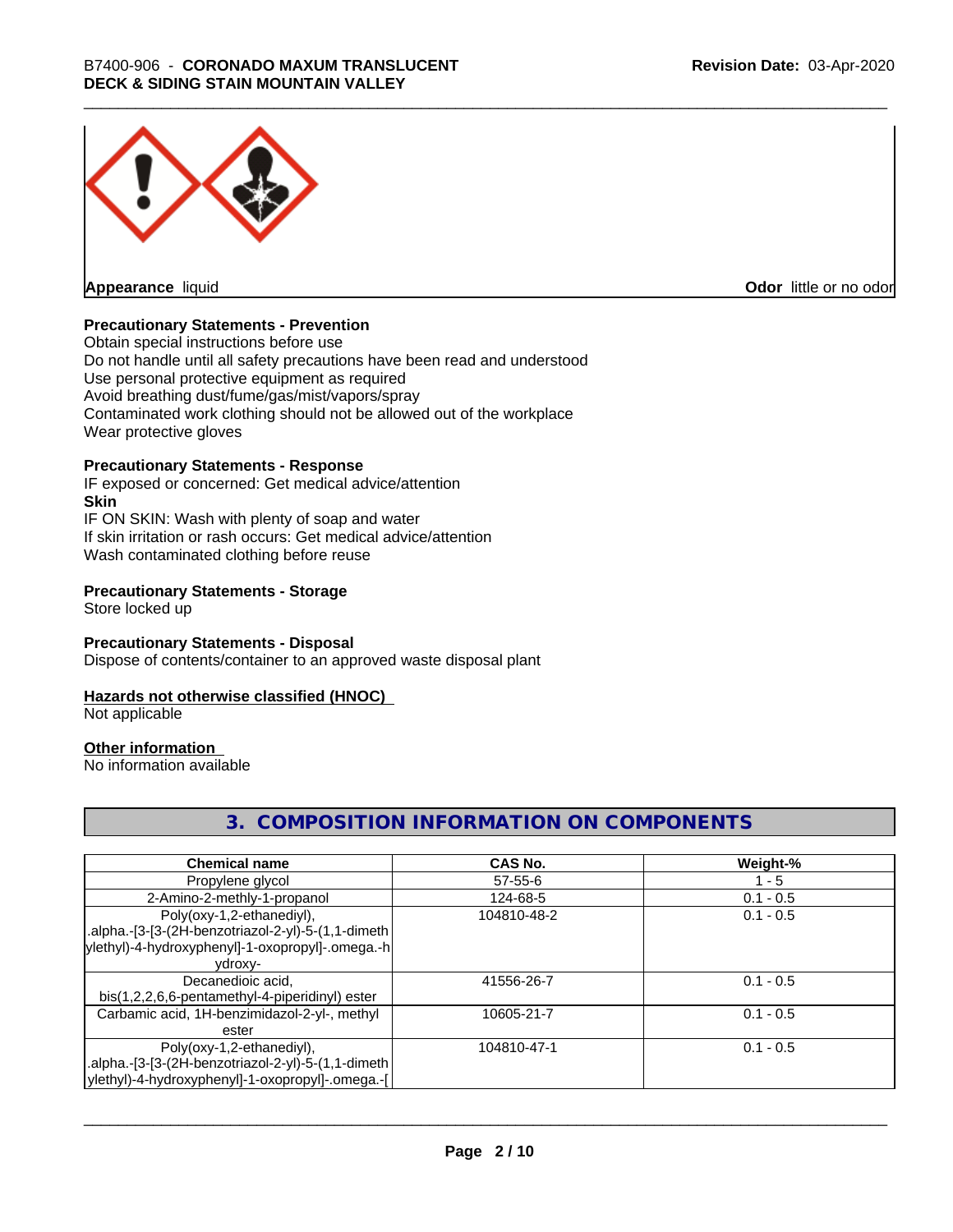| 3-[3-(2H-benzotriazol-2-yl)-5-(1,1-dimethylethyl)- |        |     |
|----------------------------------------------------|--------|-----|
| 4-hydroxyphenyll-1-oxoprop                         |        |     |
| Cobalt neodecanoate                                | つにつ つり | v.J |

|                                                  | 4. FIRST AID MEASURES                                                                                                                                                                                                               |
|--------------------------------------------------|-------------------------------------------------------------------------------------------------------------------------------------------------------------------------------------------------------------------------------------|
| <b>General Advice</b>                            | If symptoms persist, call a physician. Show this safety data sheet to the doctor in<br>attendance.                                                                                                                                  |
| <b>Eye Contact</b>                               | Rinse thoroughly with plenty of water for at least 15 minutes and consult a<br>physician.                                                                                                                                           |
| <b>Skin Contact</b>                              | Wash off immediately with soap and plenty of water while removing all<br>contaminated clothes and shoes. If skin irritation persists, call a physician. Wash<br>clothing before reuse. Destroy contaminated articles such as shoes. |
| <b>Inhalation</b>                                | Move to fresh air. If symptoms persist, call a physician.                                                                                                                                                                           |
| Ingestion                                        | Clean mouth with water and afterwards drink plenty of water. Consult a physician<br>if necessary.                                                                                                                                   |
| <b>Most Important</b><br><b>Symptoms/Effects</b> | May cause allergic skin reaction.                                                                                                                                                                                                   |
| <b>Notes To Physician</b>                        | Treat symptomatically.                                                                                                                                                                                                              |

**5. FIRE-FIGHTING MEASURES**

| <b>Suitable Extinguishing Media</b>                                              | Use extinguishing measures that are appropriate to local<br>circumstances and the surrounding environment.                                   |
|----------------------------------------------------------------------------------|----------------------------------------------------------------------------------------------------------------------------------------------|
| Protective equipment and precautions for firefighters                            | As in any fire, wear self-contained breathing apparatus<br>pressure-demand, MSHA/NIOSH (approved or equivalent)<br>and full protective gear. |
| <b>Specific Hazards Arising From The Chemical</b>                                | Closed containers may rupture if exposed to fire or<br>extreme heat.                                                                         |
| Sensitivity to mechanical impact                                                 | No.                                                                                                                                          |
| Sensitivity to static discharge                                                  | No.                                                                                                                                          |
| <b>Flash Point Data</b><br>Flash point (°F)<br>Flash Point (°C)<br><b>Method</b> | Not applicable<br>Not applicable<br>Not applicable                                                                                           |
| <b>Flammability Limits In Air</b>                                                |                                                                                                                                              |
| Lower flammability limit:<br><b>Upper flammability limit:</b>                    | Not applicable<br>Not applicable                                                                                                             |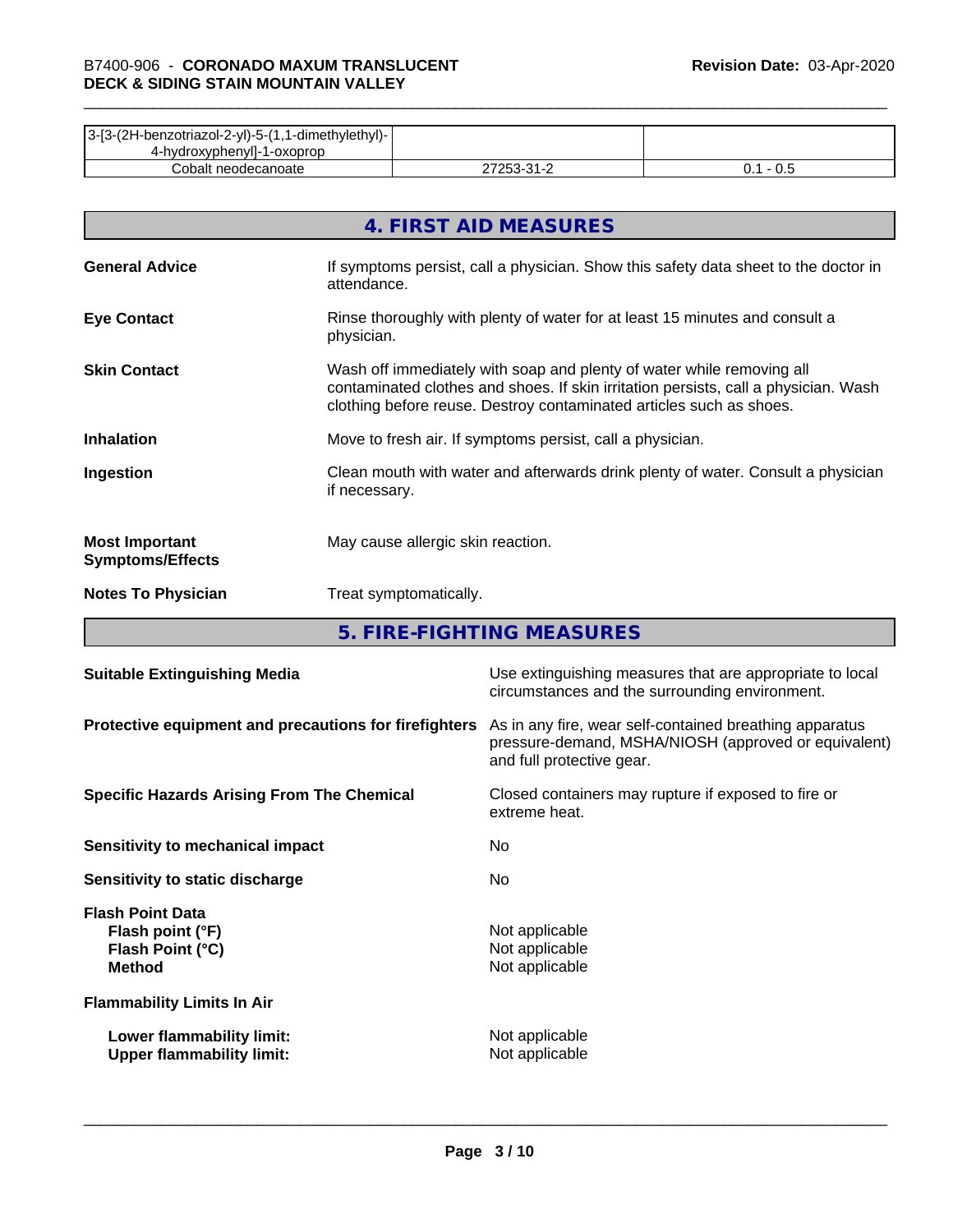| <u>NFPA</u>         | <b>Health: 2</b> | <b>Flammability: 0</b> | <b>Instability: 0</b> | <b>Special: Not Applicable</b> |
|---------------------|------------------|------------------------|-----------------------|--------------------------------|
| <b>ALCOVATIVITY</b> |                  |                        |                       |                                |

# **NFPA Legend**

- 0 Not Hazardous
- 1 Slightly
- 2 Moderate
- 3 High
- 4 Severe

*The ratings assigned are only suggested ratings, the contractor/employer has ultimate responsibilities for NFPA ratings where this system is used.*

*Additional information regarding the NFPA rating system is available from the National Fire Protection Agency (NFPA) at www.nfpa.org.*

#### **6. ACCIDENTAL RELEASE MEASURES**

| <b>Personal Precautions</b>      | Avoid contact with skin, eyes and clothing. Ensure adequate ventilation.                                                                                                         |  |  |
|----------------------------------|----------------------------------------------------------------------------------------------------------------------------------------------------------------------------------|--|--|
| <b>Other Information</b>         | Prevent further leakage or spillage if safe to do so.                                                                                                                            |  |  |
| <b>Environmental precautions</b> | See Section 12 for additional Ecological Information.                                                                                                                            |  |  |
| <b>Methods for Cleaning Up</b>   | Soak up with inert absorbent material. Sweep up and shovel into suitable<br>containers for disposal.                                                                             |  |  |
|                                  | 7. HANDLING AND STORAGE                                                                                                                                                          |  |  |
| Handling                         | Avoid contact with skin, eyes and clothing. Avoid breathing vapors, spray mists or<br>sanding dust. In case of insufficient ventilation, wear suitable respiratory<br>equipment. |  |  |
| <b>Storage</b>                   | Keep container tightly closed. Keep out of the reach of children.                                                                                                                |  |  |
| <b>Incompatible Materials</b>    | No information available                                                                                                                                                         |  |  |

# **8. EXPOSURE CONTROLS/PERSONAL PROTECTION**

#### **Exposure Limits**

*No exposure limits have been established for this product.*

#### **Legend**

| <b>Engineering Measures</b>          | Ensure adequate ventilation, especially in confined areas.                                                                                                                                                                                                                                                          |  |  |
|--------------------------------------|---------------------------------------------------------------------------------------------------------------------------------------------------------------------------------------------------------------------------------------------------------------------------------------------------------------------|--|--|
| <b>Personal Protective Equipment</b> |                                                                                                                                                                                                                                                                                                                     |  |  |
| <b>Eye/Face Protection</b>           | Safety glasses with side-shields.                                                                                                                                                                                                                                                                                   |  |  |
| <b>Skin Protection</b>               | Protective gloves and impervious clothing.                                                                                                                                                                                                                                                                          |  |  |
| <b>Respiratory Protection</b>        | Use only with adequate ventilation. In operations where exposure limits are<br>exceeded, use a NIOSH approved respirator that has been selected by a<br>technically qualified person for the specific work conditions. When spraying the<br>product or applying in confined areas, wear a NIOSH approved respirator |  |  |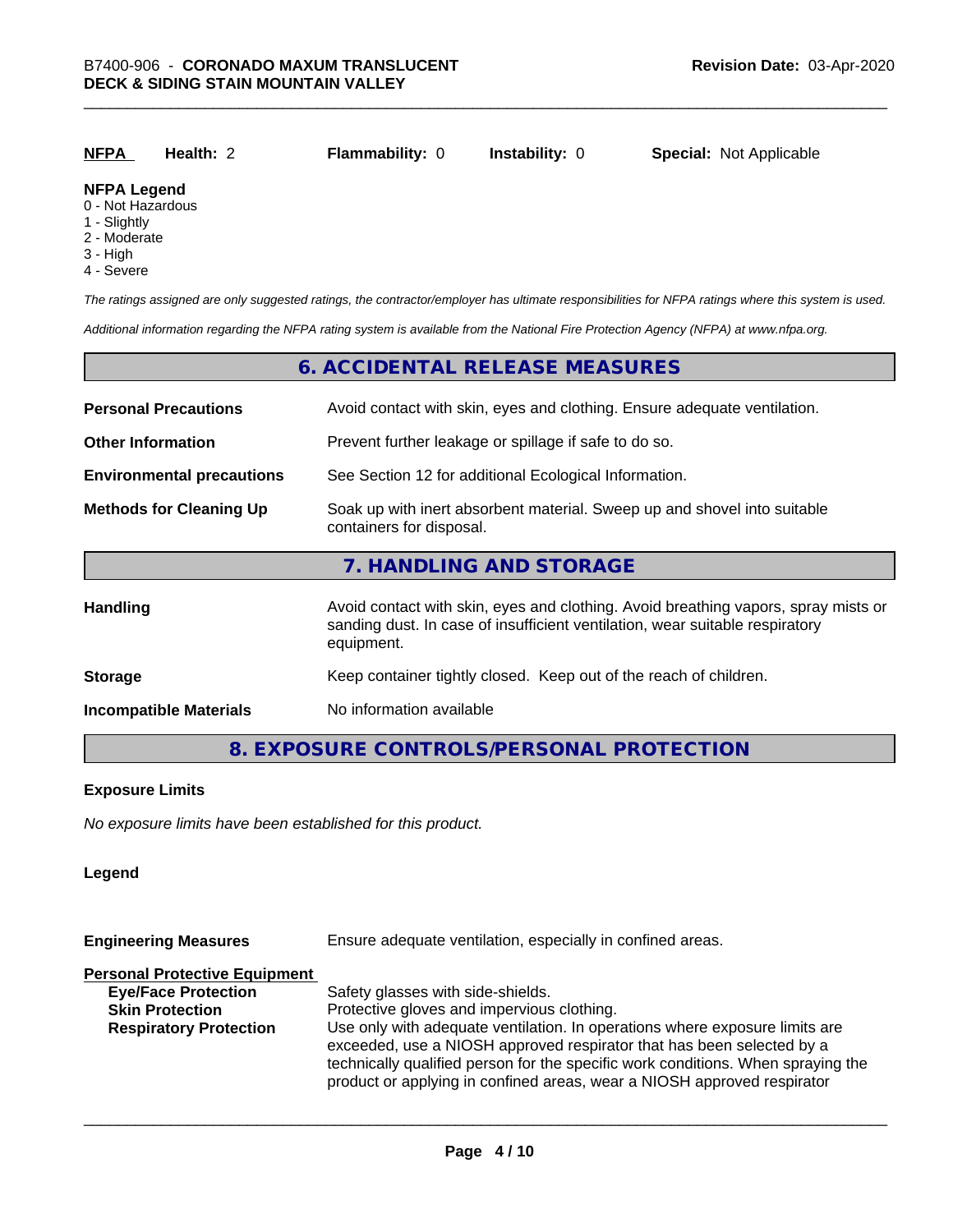specified for paint spray or organic vapors.

**Hygiene Measures** Avoid contact with skin, eyes and clothing. Remove and wash contaminated clothing before re-use. Wash thoroughly after handling.

#### **9. PHYSICAL AND CHEMICAL PROPERTIES**

**Appearance** liquid **Odor** little or no odor **Odor Threshold** No information available **Density (Ibs/gal)** 8.55 - 8.65 **Specific Gravity** 1.02 - 1.04 **pH** No information available **Viscosity (cps)** No information available **Solubility(ies)** No information available **Evaporation Rate No information available No information available Vapor pressure** No information available **Vapor density No information available No** information available **Wt. % Solids** 20 - 30 **Vol. % Solids** 15 - 25 **Wt. % Volatiles** 70 - 80 **Vol. % Volatiles** 75 - 85 **VOC Regulatory Limit (g/L)** < 250 **Boiling Point (°F)** 212 **Boiling Point (°C)** 100 **Freezing point (°F)** 32 **Freezing Point (°C)**<br> **Flash point (°F)**<br> **Flash point (°F)**<br> **Point (°F)**<br> **Point (°F)**<br> **Point (°F)**<br> **Point (°F)**<br> **Point (°F) Flash point (°F)**<br> **Flash Point (°C)**<br> **Flash Point (°C)**<br> **C Flash Point (°C) Method** Not applicable **Flammability (solid, gas)** Not applicable<br> **Upper flammability limit:** Not applicable **Upper flammability limit: Lower flammability limit:** Not applicable **Autoignition Temperature (°F)** No information available **Autoignition Temperature (°C)** No information available **Decomposition Temperature (°F)** No information available **Decomposition Temperature (°C)** No information available **Partition coefficient Contract Contract Contract Contract Contract Contract Contract Contract Contract Contract Contract Contract Contract Contract Contract Contract Contract Contract Contract Contract Contract Contract** 

**No information available** 

#### **10. STABILITY AND REACTIVITY**

| <b>Reactivity</b>                       | Not Applicable                           |
|-----------------------------------------|------------------------------------------|
| <b>Chemical Stability</b>               | Stable under normal conditions.          |
| <b>Conditions to avoid</b>              | Prevent from freezing.                   |
| <b>Incompatible Materials</b>           | No materials to be especially mentioned. |
| <b>Hazardous Decomposition Products</b> | None under normal use.                   |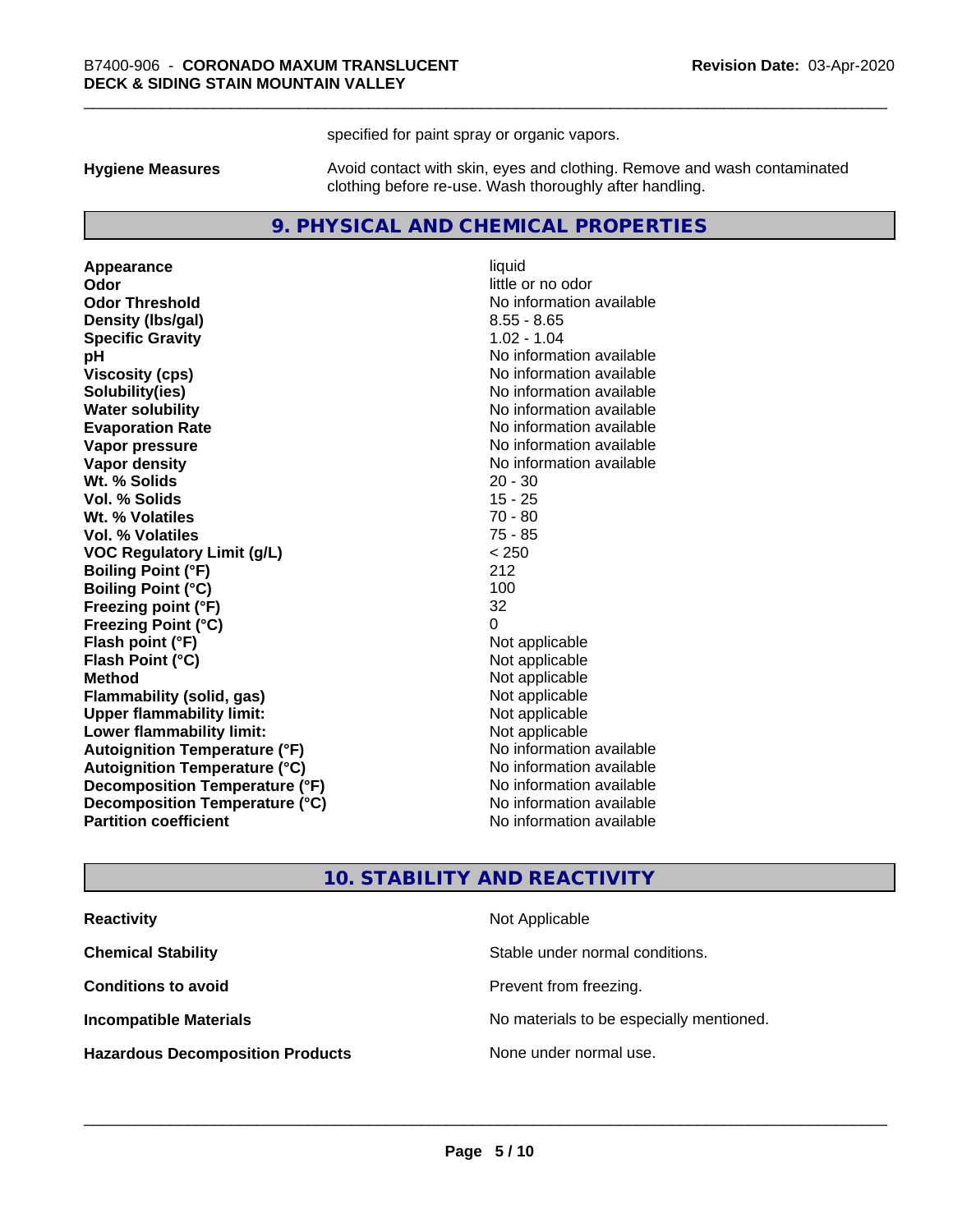| Possibility of hazardous reactions       | None under normal conditions of use.                                                                            |
|------------------------------------------|-----------------------------------------------------------------------------------------------------------------|
|                                          | 11. TOXICOLOGICAL INFORMATION                                                                                   |
| <b>Product Information</b>               |                                                                                                                 |
| Information on likely routes of exposure |                                                                                                                 |
| <b>Principal Routes of Exposure</b>      | Eye contact, skin contact and inhalation.                                                                       |
| <b>Acute Toxicity</b>                    |                                                                                                                 |
| <b>Product Information</b>               | No information available                                                                                        |
|                                          | Symptoms related to the physical, chemical and toxicological characteristics                                    |
| <b>Symptoms</b>                          | No information available                                                                                        |
|                                          | Delayed and immediate effects as well as chronic effects from short and long-term exposure                      |
| Eye contact                              | May cause slight irritation.                                                                                    |
| <b>Skin contact</b>                      | Substance may cause slight skin irritation. Prolonged or repeated contact may dry<br>skin and cause irritation. |
| <b>Inhalation</b>                        | May cause irritation of respiratory tract.                                                                      |
| <b>Ingestion</b>                         | Ingestion may cause gastrointestinal irritation, nausea, vomiting and diarrhea.                                 |
| <b>Sensitization</b>                     | May cause an allergic skin reaction                                                                             |
| <b>Neurological Effects</b>              | No information available.                                                                                       |
| <b>Mutagenic Effects</b>                 | Suspected of causing genetic defects.                                                                           |
| <b>Reproductive Effects</b>              | May damage fertility or the unborn child.                                                                       |
| <b>Developmental Effects</b>             | No information available.                                                                                       |
| <b>Target organ effects</b>              | No information available.                                                                                       |
| <b>STOT - single exposure</b>            | No information available.                                                                                       |
| <b>STOT - repeated exposure</b>          | No information available.                                                                                       |
| Other adverse effects                    | No information available.                                                                                       |
| <b>Aspiration Hazard</b>                 | No information available                                                                                        |
| <b>Numerical measures of toxicity</b>    |                                                                                                                 |
|                                          |                                                                                                                 |

# **The following values are calculated based on chapter 3.1 of the GHS document**

| <b>ATEmix (oral)</b> | 681375 mg/kg |
|----------------------|--------------|
| ATEmix (dermal)      | 708630 mg/kg |

# **Component Information**

| Chemical name                                                                             | Oral LD50                                    | Dermal LD50                                                          | <b>Inhalation LC50</b> |
|-------------------------------------------------------------------------------------------|----------------------------------------------|----------------------------------------------------------------------|------------------------|
| Propylene glycol<br>57-55-6                                                               | $= 20$ g/kg (Rat)                            | $= 20800$ mg/kg (Rabbit)                                             |                        |
| 2-Amino-2-methly-1-propanol<br>124-68-5                                                   | $= 2900$ mg/kg (Rat)                         | $>$ 2000 mg/kg (Rabbit)                                              |                        |
| Decanedioic acid,<br>  bis(1,2,2,6,6-pentamethyl-4-piperidi  <br>nyl) ester<br>41556-26-7 | $= 2615$ mg/kg (Rat)                         |                                                                      |                        |
| Carbamic acid,<br>1H-benzimidazol-2-yl-, methyl ester                                     | $>$ 5050 mg/kg (Rat)<br>$= 6400$ mg/kg (Rat) | $\cdot$ 10000 mg/kg (Rabbit) = 2 g/kg<br>$Rat$ = 8500 mg/kg (Rabbit) |                        |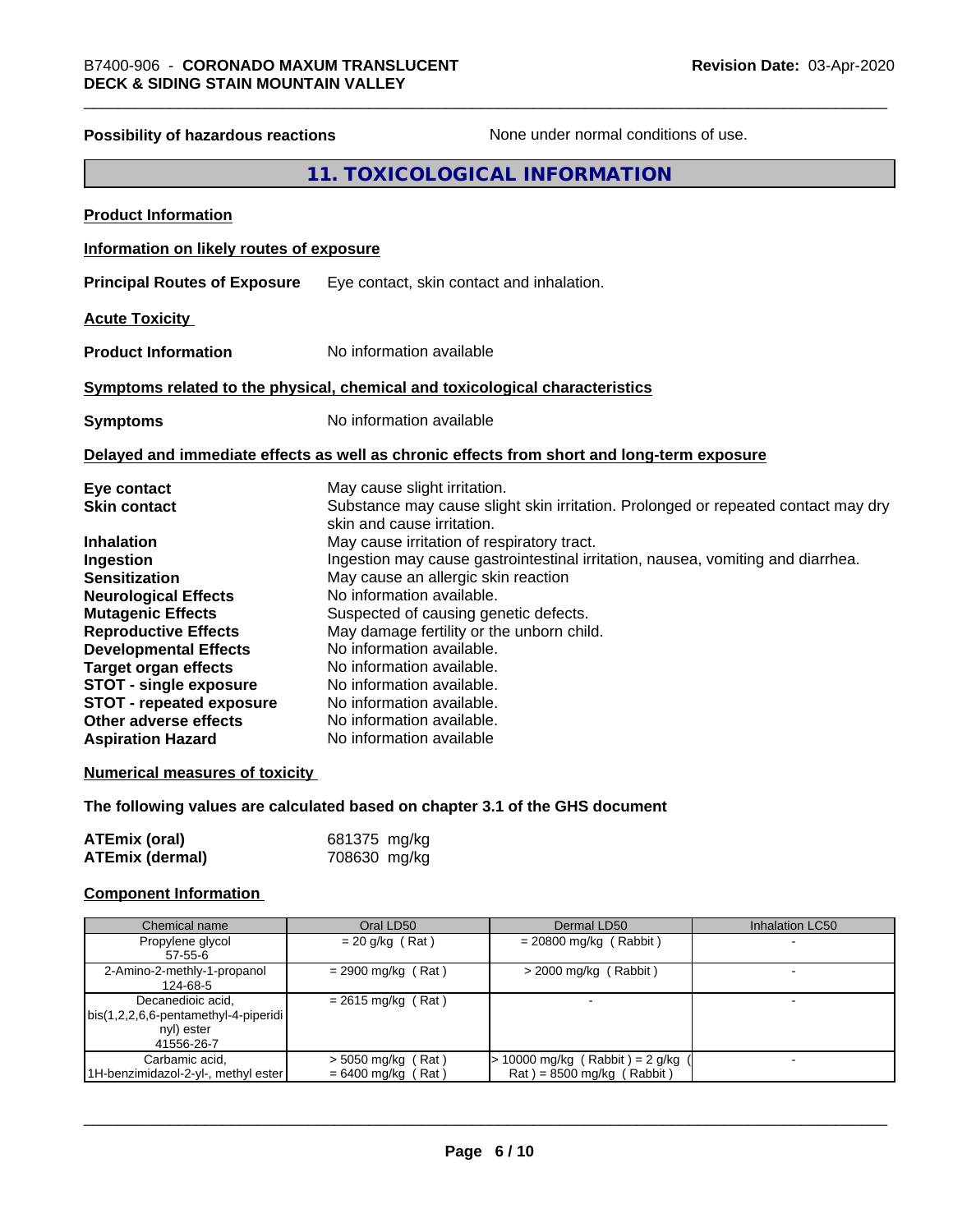| $\sim$<br>$\sim$ $\sim$ $\sim$<br>-<br>۱۲۱۱۰<br>.<br>. .                  |   |                        |  |
|---------------------------------------------------------------------------|---|------------------------|--|
| `∩h⊾<br>าoate                                                             | - | 0.500<br>W<br>- -<br>ີ |  |
| $\sim$<br>- ה<br>$ -$<br>$\sim$ $\sim$ $\sim$ $\sim$ $\sim$ $\sim$ $\sim$ |   |                        |  |

#### **Chronic Toxicity**

#### **Carcinogenicity**

*The information below indicateswhether each agency has listed any ingredient as a carcinogen:.*

| <b>Chemical name</b> | <b>IARC</b>                          | <b>NTP</b>                                    | <b>OSHA</b> |
|----------------------|--------------------------------------|-----------------------------------------------|-------------|
| Cobalt neodecanoate  | 2B<br>- Possible Human<br>Carcinogen | Reasonably<br>Anticipated Human<br>Carcinoɑen | ∟isted      |

• Cobalt and cobalt compounds are listed as possible human carcinogens by IARC (2B). However, there is inadequate evidence of the carcinogenicity of cobalt and cobalt compounds in humans.

#### **Legend**

IARC - International Agency for Research on Cancer NTP - National Toxicity Program OSHA - Occupational Safety & Health Administration

**12. ECOLOGICAL INFORMATION**

### **Ecotoxicity Effects**

The environmental impact of this product has not been fully investigated.

#### **Product Information**

#### **Acute Toxicity to Fish**

No information available

#### **Acute Toxicity to Aquatic Invertebrates**

No information available

#### **Acute Toxicity to Aquatic Plants**

No information available

#### **Persistence / Degradability**

No information available.

#### **Bioaccumulation**

There is no data for this product.

#### **Mobility in Environmental Media**

No information available.

#### **Ozone**

No information available

#### **Component Information**

#### **Acute Toxicity to Fish**

Propylene glycol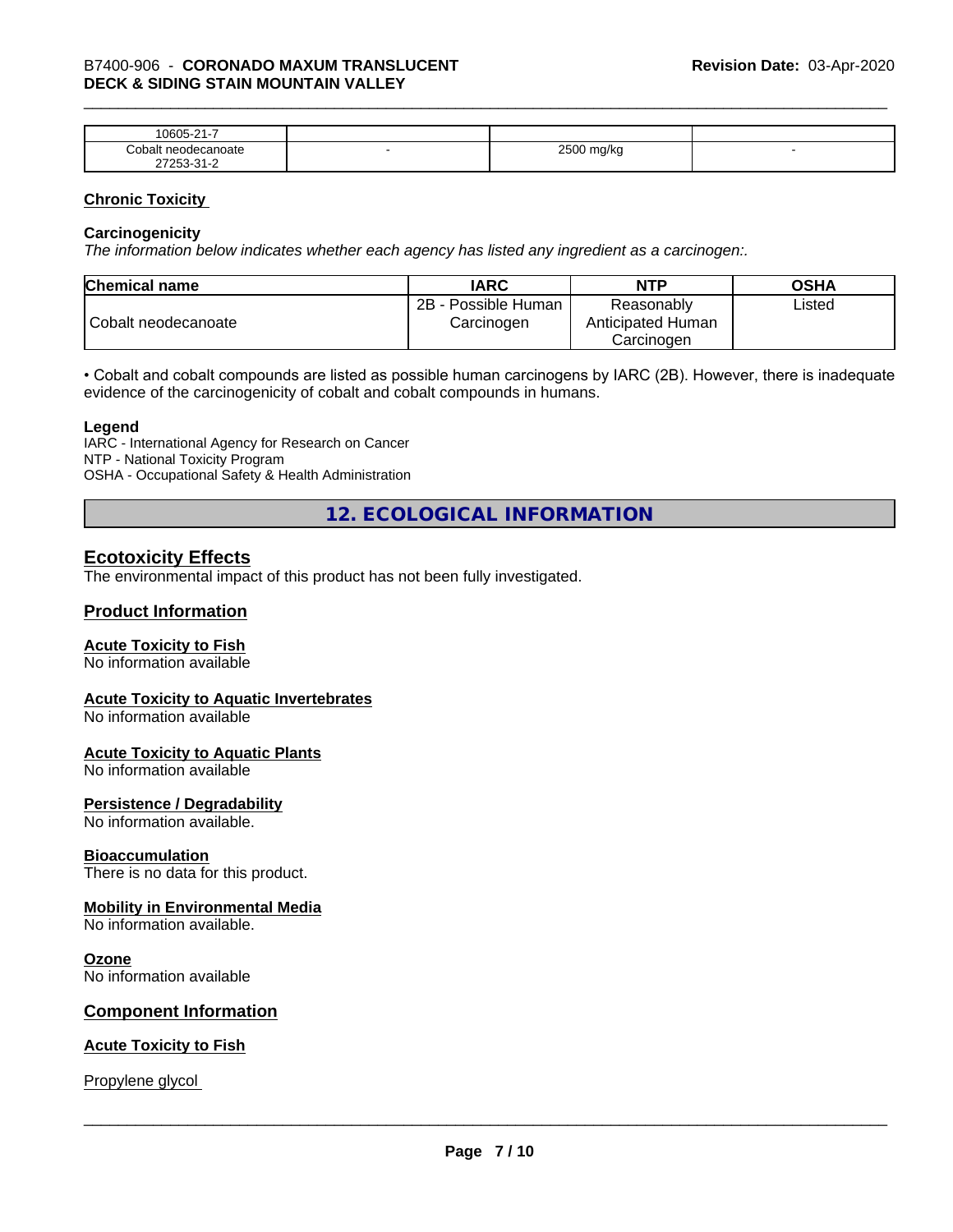LC50: 710 mg/L (Fathead Minnow - 96 hr.) Carbamic acid, 1H-benzimidazol-2-yl-, methyl ester LC50: 1.5 mg/L (Rainbow Trout - 96 hr.)

#### **Acute Toxicity to Aquatic Invertebrates**

#### Propylene glycol

EC50: > 10000 mg/L (Daphnia magna - 24 hr.) Carbamic acid, 1H-benzimidazol-2-yl-, methyl ester LC50: 0.22 mg/L (water flea - 48 hr.)

#### **Acute Toxicity to Aquatic Plants**

No information available

**13. DISPOSAL CONSIDERATIONS**

| <b>Waste Disposal Method</b> | Dispose of in accordance with federal, state, and local regulations. Local<br>requirements may vary, consult your sanitation department or state-designated<br>environmental protection agency for more disposal options. |  |
|------------------------------|---------------------------------------------------------------------------------------------------------------------------------------------------------------------------------------------------------------------------|--|
|                              | <b>14. TRANSPORT INFORMATION</b>                                                                                                                                                                                          |  |
| <b>DOT</b>                   | Not regulated                                                                                                                                                                                                             |  |
| <b>ICAO/IATA</b>             | Not regulated                                                                                                                                                                                                             |  |
| <b>IMDG/IMO</b>              | Not regulated                                                                                                                                                                                                             |  |
|                              | 15. REGULATORY INFORMATION                                                                                                                                                                                                |  |

# **International Inventories**

| <b>TSCA: United States</b> | Yes - All components are listed or exempt. |
|----------------------------|--------------------------------------------|
| <b>DSL: Canada</b>         | Yes - All components are listed or exempt. |

# **Federal Regulations**

#### **SARA 311/312 hazardous categorization**

| Acute health hazard               | Yes |  |
|-----------------------------------|-----|--|
| Chronic Health Hazard             | Yes |  |
| Fire hazard                       | N٥  |  |
| Sudden release of pressure hazard | N٥  |  |
| <b>Reactive Hazard</b>            | N٥  |  |

#### **SARA 313**

Section 313 of Title III of the Superfund Amendments and Reauthorization Act of 1986 (SARA). This product contains a chemical or chemicals which are subject to the reporting requirements of the Act and Title 40 of the Code of Federal Regulations, Part 372: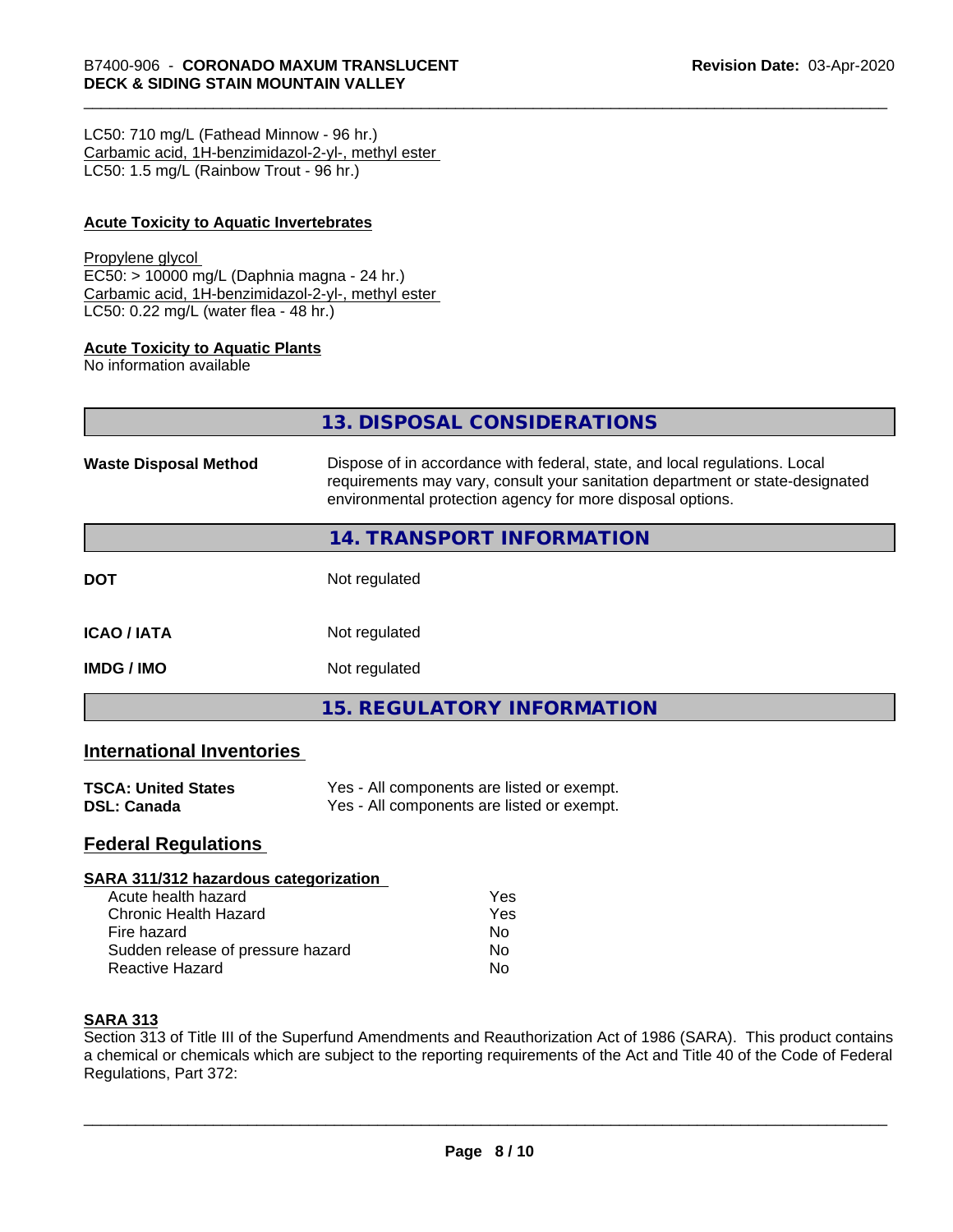#### *None*

# **Clean Air Act,Section 112 Hazardous Air Pollutants (HAPs) (see 40 CFR 61)**

This product contains the following HAPs:

| <b>Chemical name</b> | CAS No.    | Weight-%    | <b>Hazardous Air Pollutant</b> |
|----------------------|------------|-------------|--------------------------------|
|                      |            |             | (HAP)                          |
| Cobalt neodecanoate  | 27253-31-2 | $0.1 - 0.5$ | Listed                         |

### **US State Regulations**

#### **California Proposition 65**

**WARNING:** Cancer and Reproductive Harm– www.P65warnings.ca.gov

#### **State Right-to-Know**

| <b>Chemical name</b>                  | Massachusetts | <b>New Jersey</b> | Pennsylvania |
|---------------------------------------|---------------|-------------------|--------------|
| Propylene glycol                      |               |                   |              |
| Carbamic acid, 1H-benzimidazol-2-yl-, |               |                   |              |
| methyl ester                          |               |                   |              |
| Cobalt neodecanoate                   |               |                   |              |

#### **Legend**

X - Listed

**16. OTHER INFORMATION**

| HMIS | Health: $2^*$ | <b>Flammability: 0</b> | <b>Reactivity: 0</b> | PPE: - |
|------|---------------|------------------------|----------------------|--------|
|      |               |                        |                      |        |

#### **HMIS Legend**

- 0 Minimal Hazard
- 1 Slight Hazard
- 2 Moderate Hazard
- 3 Serious Hazard
- 4 Severe Hazard
- \* Chronic Hazard
- X Consult your supervisor or S.O.P. for "Special" handling instructions.

*Note: The PPE rating has intentionally been left blank. Choose appropriate PPE that will protect employees from the hazards the material will present under the actual normal conditions of use.*

*Caution: HMISÒ ratings are based on a 0-4 rating scale, with 0 representing minimal hazards or risks, and 4 representing significant hazards or risks. Although HMISÒ ratings are not required on MSDSs under 29 CFR 1910.1200, the preparer, has chosen to provide them. HMISÒ ratings are to be used only in conjunction with a fully implemented HMISÒ program by workers who have received appropriate HMISÒ training. HMISÒ is a registered trade and service mark of the NPCA. HMISÒ materials may be purchased exclusively from J. J. Keller (800) 327-6868.*

 **WARNING!** If you scrape, sand, or remove old paint, you may release lead dust. LEAD IS TOXIC. EXPOSURE TO LEAD DUST CAN CAUSE SERIOUS ILLNESS, SUCH AS BRAIN DAMAGE, ESPECIALLY IN CHILDREN. PREGNANT WOMEN SHOULD ALSO AVOID EXPOSURE.Wear a NIOSH approved respirator to control lead